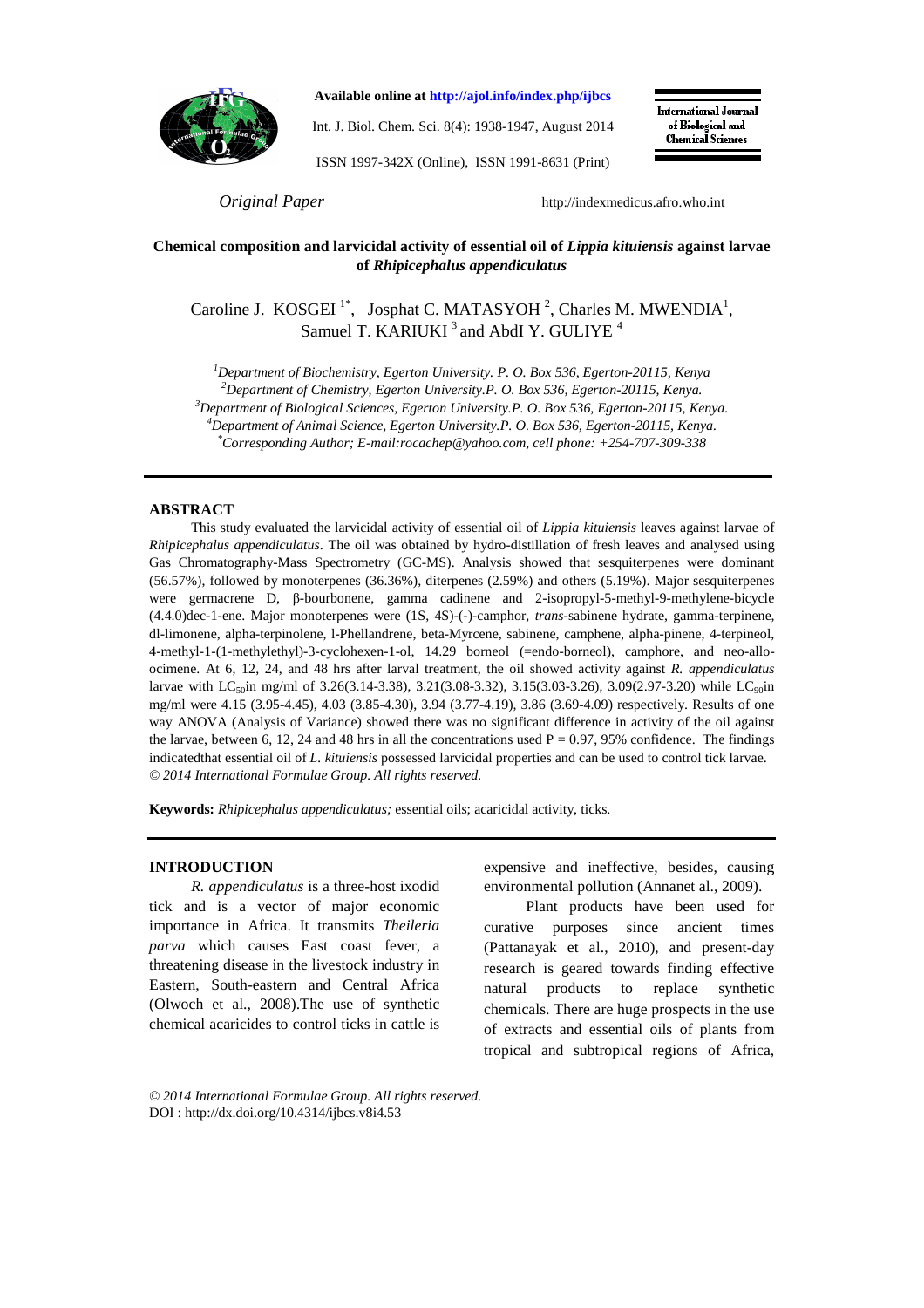Asia and South America, to come up with acaricides that can decrease the cost of tick control (Habeeb, 2010).

Essential oils from plants constitute a rich source of bioactive chemicals which have broad insecticidal activity (Abad et al., 2012). This is because they possess various bioefficacies that include repellent, antifeedant and respiration inhibitors (Akhtar and Isman, 2004). Among the plant essential oils that exhibited acaricidal properties is oil of *Chenopodium ambrosioides* which has potential to increase the mortality of adults and eggs of two-spotted spider mite, *Tetranychus urticae* (Chiassonet al., 2004). Likewise, essential oil from flowers of *Ageratum houstonianum* showed activity against *Rhipicephalus lunulatus* (Pamo et al., 2004) while essential oil of *Origanum onites* was acaricidal against *Rhipicephalus turanicus* (Coskunet al., 2008).

*Lippia* is a genus of flowering plants in the verbena family (*Verbenaceae*) that are aromatic due to their essential oils (Arthur et al., 2011). The leaves of certain *Lippia* species such as *Lippia graveolens*, can be used as a culinary herb (Tucker et al., 2009). Other therapeutic functions of genus *Lippia* include remedy for gastrointestinal and respiratory disorders, and are also reported to have antimalarial, spasmolitic, sedative, hypotensive, and anti-inflammatory effects (Pascualet al., 2001; Jigam et al., 2009). Camphor isolated from *L. kituiensis* essential oil was found to have a strong repellent activity against maize weevil compared with NN-diethyltoluamide (DEET) (Mwangi, 1992).

Essential oil of *Lippia graveolens* and *Lippia javanica* are among oils of *Lippia* species whose acaricidal efficacy have been ascertained (Magano et al., 2011; Martinez-Velazquez et al., 2011). It was shown that *L. graveolens* can cause 90-100% mortality on 10 day *Rhipicephalus microplus* tick larvae (Martinez-Velazquez et al., 2011) while *L.* 

*javanica* was found to be repellant against adults cattle ticks of *Hyalomma marginatum*  (Maganoet al., 2011). To the best of our knowledge, acarididal efficacy of *L. kituiensis* essential oil has not been done. The aim of this study was thus to determine the chemical components present in the oil and its larvicidal properties against *R. appendiculatus.*

# **MATERIALS AND METHODS Sample collection**

Leaves of *L. kituiensis* were collected from botanical-garden of Egerton University in Kenya which is at an altitude of 2127 m. A voucher specimen has been deposited at the Department of Biological Sciences, Egerton University.

# **Extraction of essential oil**

Fresh leaves of *L. kituiensis* were subjected to hydro-distillation in a modified clevenger-type apparatus for at least 4 hrs according to British pharmacopoeia (Papachristos and Stamopoulos, 2004). The essential oil obtained was dried over anhydrous sodium sulphate then stored in sealed glass vials at  $4^{\circ}$ C awaiting chemical composition analysis using GC-MS and larvicidal bioassay done.

# **GC-MS analysis of oil**

Samples of essential oils were diluted in methyl-t-butyl ether (MTBE) (1:100) and analyzed on an Agilent GC-MSD apparatus equipped with an Rtx-5SIL MS ('Restek') (30 m x 0.25 mm, 0.25 µm film thickness) fusedsilica capillary column. Helium (at 0.8 mL/min) was used as a carrier gas. Samples were injected in the split mode at a ratio of 1:10 – 1:100. The injector was kept at 250 °C and the transfer line at 280 ºC. The column was maintained at 50 ºC for 2 min and then programmed to 260 ºC at 5 ºC /min and held for 10 min at 260 ºC. The MS was operated in the electron impact ionization (EI) mode at 70 eV, in m/z range 42-350. The identification of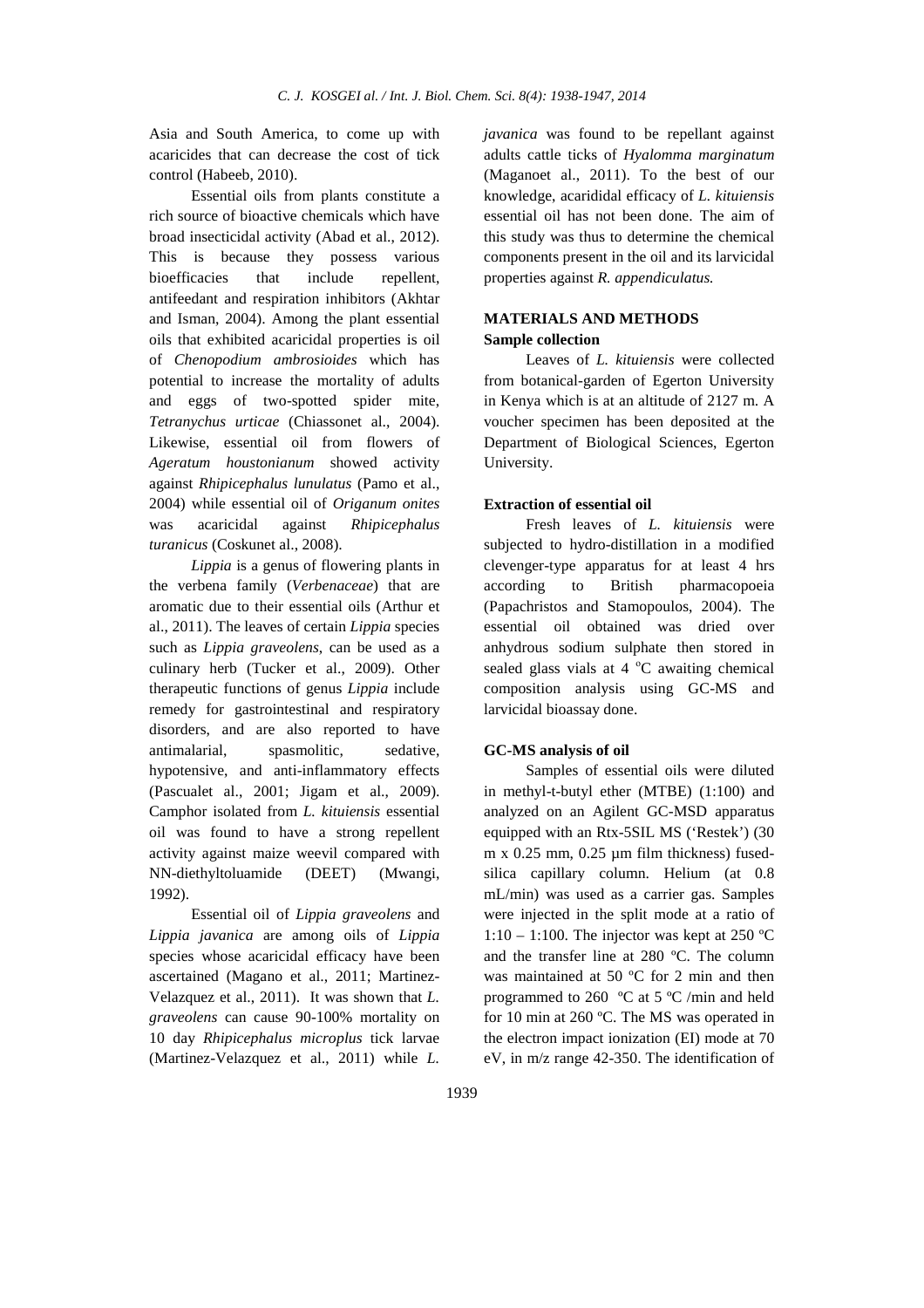compounds was performed by comparing their retention indices and mass spectra with those found in literature (Adams, 2007) and supplemented by Wiley 7N.l, HPCH 1607.L and FLAVORS.L GC-MS libraries. The relative proportions of the essential oil constituents are expressed as percentages obtained by peak area normalization, all relative response factors being taken as one.

#### **Larval bioassay**

The larvae used for the bioassay were reared according to Bailey (1960). The oil was first dissolved in 2% Dimethly Sulfoxide (DMSO) and a stock solution of 4.5 mg/ml made. The stock solution was obtained after conducting preliminary screening. Serial dilution of 4.5 mg/ml resulted in 14 concentrations ranging from 1.5 mg/ml to 4.5 mg/ml. The bioassay was done using contact toxicity according to Pamo et al. (2005) with modification. This involved attaching Whatman No. 1 filter paper to the bottom of the Petri dish (15 cm) using double sided cellophane tape and 20 larvae placed inside. Different concentrations of the oil was then sprinkled on the Petri dish containing the larvae using a pasture pipette making sure that filter paper was wet and the larvae came in contact with the sprinkled extract. The Petri dish was kept at  $25^{\circ}$ C and  $75\%$  relative humidity and experiment replicated three times. From the start of the experiment, mortality data was obtained at 6, 12, 24, and 48 hrs under a microscope x 4.5. The larvae were considered dead if they do not move their appendages when prodded with a pin. A negative control was set consisting of 2% DMSO while positive control consisted of 0.2% v/v of amitraz®.

#### **Statistical analysis**

The mortality data obtained was subjected to Probit regression analysis to calculate concentration dependent mortality for the  $LC_{50}$  and  $LC_{90}$  values and the associated 95% confidence interval. The significant difference in activity between 6, 12, 24 and 48 hrs was analyzed using one way ANOVA.

## **RESULTS**

Table 1 shows the results of the GC-MS analysis of *L. kituiensis* oil. Sesquiterpenes were dominant (56.57%) followed by monoterpenes (36.36%), diterpenes (2.59%) and others (5.19%). Major sesquiterpenes were germacrene D, βbourbonene, gamma-cadinene and 2 isopropyl-5-methyl-9-methylene- bicyclo- (4.4.0)dec-1-ene while major monoterpenes include (1S,4S)-(-)- camphor, trans-sabinene hydrate, gamma-Terpinene, dl-limonene, alpha-terpinolene, l-phellandrene, betamyrcene, sabinene, camphene, alpha-pinene, (-)- 4-terpineol, 4-methyl-1-(1-methylethyl)- 3-cyclohexen-1-ol, 14.29 borneol (=endoborneol), camphore, and neo-allo-ocimene. Major sesquiterpenes and monoterpenes are those with % area above 1 and are highlighted in Table 1.

Mean percentage larval mortalities at 6, 12, 24, and 48 hrs after treatment together with LC values are shown in Table 2.  $LC_{50}$  in mg/ml were: 3.26 (3.14-3.38), 3.21(3.08- 3.32), 3.15(3.03-3.26), 3.09(2.97-3.20), while LC<sub>90</sub> were 4.15 (3.95-4.45), 4.03(3.85-4.30), 3.94 (3.77-4.19), 3.86(3.69-4.09) at 6, 12, 24, and 48 hrs respectively. The highest concentration of 4.5 mg/ml caused 100% mortality at the first 6 hrs while amitraz (0.2% v/v) ® recorded the same % mortality at 48 hrs. The negative control used was 2% of DMSO which showed no activity against the larvae within 0 to 48 hrs. The results of one way ANOVA showed there was no significant difference in activity between 6, 12, 24 and 48 hrs in all the concentrations of the oil used against the larvae  $P = 0.97$  at 95% confidence.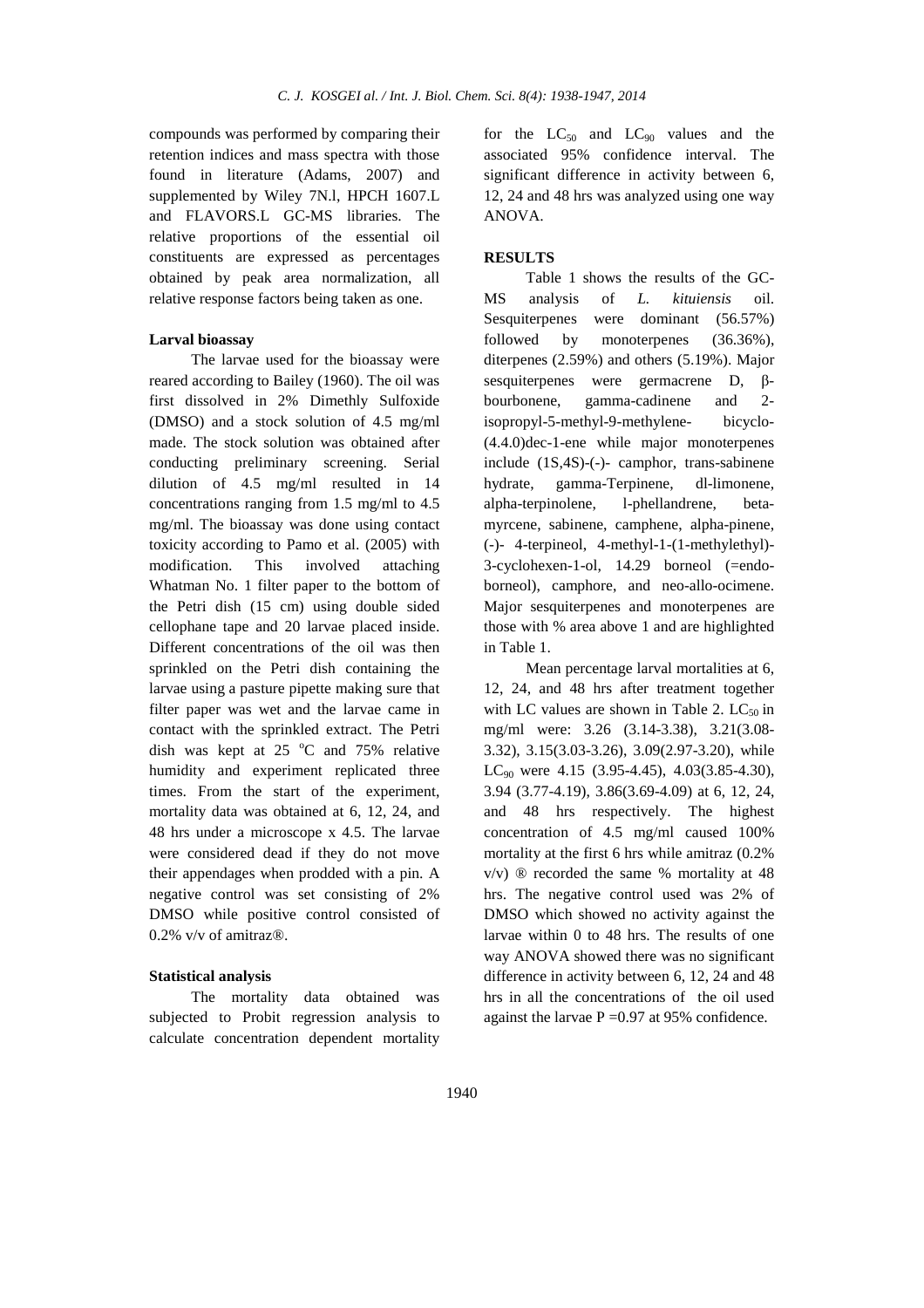| Table 1: L. kituiensis essential oil components. |  |
|--------------------------------------------------|--|
|--------------------------------------------------|--|

| <b>Name of Compound</b>                            | Retention   | Percent       | <b>Method of</b> |  |
|----------------------------------------------------|-------------|---------------|------------------|--|
|                                                    | <b>Time</b> | Concentration | <b>Detection</b> |  |
| <b>Monoterpenes</b>                                |             |               |                  |  |
| delta3 carene                                      | 6.44        | 0.08          | GC-MS            |  |
| 2-methyl-5-(1-methylethyl)-Bicyclo(3.1.0)hex-2-ene | 6.60        | 0.24          | GC-MS            |  |
| alpha-pinene, (-)-                                 | 6.77        | 2.04          | GC-MS            |  |
| Camphene                                           | 7.23        | 7.26          | GC-MS            |  |
| Sabinene                                           | 7.91        | 2.15          | GC-MS            |  |
| beta-myrcene                                       | 8.36        | 1.49          | GC-MS            |  |
| 1-Phellandrene                                     | 8.72        | 1.11          | $GC-MS$          |  |
| alpha-terpinene                                    | 9.08        | 0.55          | GC-MS            |  |
| dl-limonene                                        | 9.52        | 6.52          | GC-MS            |  |
| cis-ocimene                                        | 9.69        | 0.07          | GC-MS            |  |
| beta-trans-ocimene                                 | 10.01       | 0.24          | GC-MS            |  |
| gamma-terpinene                                    | 10.31       | 1.22          | GC-MS            |  |
| trans-sabinene hydrate                             | 10.71       | 4.45          | GC-MS            |  |
| cis-sabinene hydrate                               | 10.77       | 0.88          | GC-MS            |  |
| alpha.-terpinolene                                 | 11.20       | 1.44          | GC-MS            |  |
| linalool                                           | 12.11       | 0.20          | GC-MS            |  |
| neo-allo-ocimene                                   | 12.45       | 2.39          | GC-MS            |  |
| camphor, $(1S, 4S)$ -(-)-                          | 13.26       | 18.29         | GC-MS            |  |
| Camphor                                            | 13.35       | 3.49          | GC-MS            |  |
| Pinocarvone                                        | 13.57       | 0.45          | GC-MS            |  |
| 14.29 borneol (=endo-borneol)                      | 13.87       | 1.77          | GC-MS            |  |
| 4-methyl-1-(1-methylethyl)-3-Cyclohexen-1-ol       | 13.97       | 1.43          | GC-MS            |  |
| 4-terpineol                                        | 14.10       | 3.03          | GC-MS            |  |
| p-cymen-8-ol                                       | 14.18       | 0.39          | GC-MS            |  |
| l-verbenone                                        | 14.82       | 0.36          | GC-MS            |  |
| $trans-(+)$ -carveol                               | 15.01       | 0.17          | GC-MS            |  |
| dill ether                                         | 15.27       | 0.09          | GC-MS            |  |
| 7-(1-methylethylidene)- Bicyclo[4.1.0]heptane      | 15.63       | 0.23          | GC-MS            |  |
| <b>Total</b>                                       | 28          | 36.36%        |                  |  |
| <b>Sesquiterpenes</b>                              |             |               |                  |  |
| alpha-Cubebene                                     | 18.43       | 0.03          | GC-MS            |  |
| Ylangene                                           | 19.01       | 0.06          | GC-MS            |  |
| Copaene                                            | 19.16       | 0.48          | GC-MS            |  |
| beta-bourbonene                                    | 19.43       | 1.36          | GC-MS            |  |
| beta-Cubebene                                      | 19.50       | 0.26          | GC-MS            |  |
| Italicene                                          | 19.85       | 0.05          | GC-MS            |  |
| alpha-cedrene                                      | 20.08       | 0.06          | GC-MS            |  |
| Germacrene D                                       | 20.35       | 3.20          | GC-MS            |  |
| alpha-Guaiene                                      | 20.75       | 0.02          | GC-MS            |  |
| alpha-Elemene                                      | 21.01       | 0.06          | GC-MS            |  |
| gamma-Cadinene                                     | 21.17       | 1.00          | GC-MS            |  |
| allo-aromadendrene                                 | 21.35       | 0.88          | GC-MS            |  |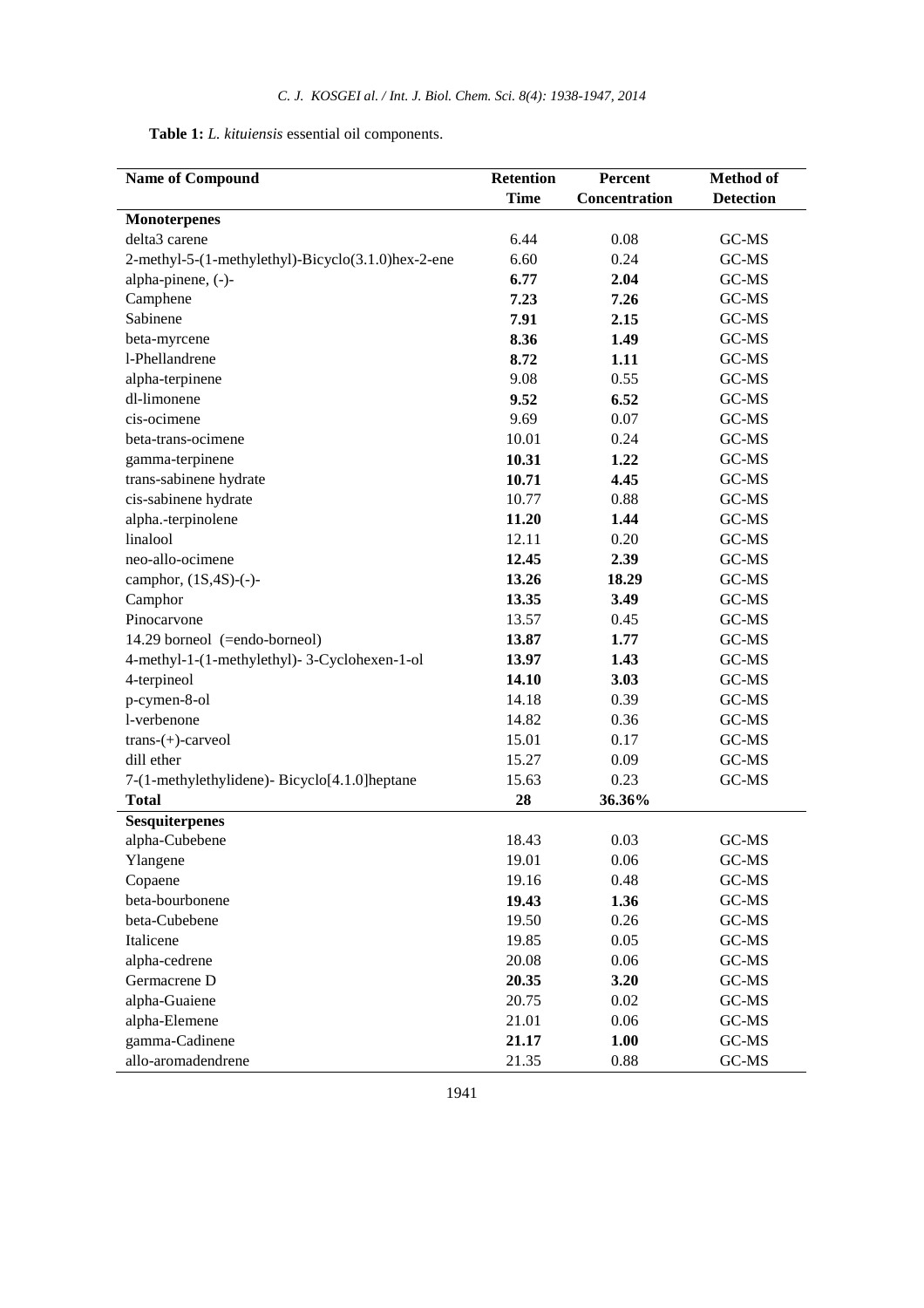|  |  | C. J. KOSGEI al. / Int. J. Biol. Chem. Sci. 8(4): 1938-1947, 2014 |  |  |  |  |
|--|--|-------------------------------------------------------------------|--|--|--|--|
|--|--|-------------------------------------------------------------------|--|--|--|--|

| gamma muurolene                                                               | 21.70 | 0.54 | GC-MS |
|-------------------------------------------------------------------------------|-------|------|-------|
| ar-Curcumene                                                                  | 21.83 | 0.64 | GC-MS |
| 1H-Cyclopropa[a]naphthalene, decahydro-1,1,3a-                                | 21.98 | 0.04 | GC-MS |
| trimethyl-7-methylene-, [1as-                                                 |       |      |       |
| $(la. alpha., 3a. alpha., 7a. beta., 7b. alpha.)$ ]-                          |       |      |       |
| 2-isopropyl-5-methyl-9-methylene-Bicyclo[4.4.0]dec-                           | 22.26 | 1.05 | GC-MS |
| 1-ene<br>(E,Z)-alpha-farnesene                                                | 22.41 | 0.09 | GC-MS |
| Zingiberene                                                                   | 22.51 | 0.10 | GC-MS |
| Naphthalene, 1,2,3,4,4a,5,6,8a-octahydro-7-methyl-4-                          | 22.59 | 0.06 | GC-MS |
| methylene-1-(1-methylethyl)-,                                                 |       |      |       |
| (1.alpha., 4a.beta., 8a.alpha.)-                                              |       |      |       |
| 30.19 cubebol<10-epi->                                                        | 22.66 | 0.42 | GC-MS |
| delta-Cadinene                                                                | 22.81 | 0.22 | GC-MS |
| alpha-selinene                                                                | 22.86 | 0.03 | GC-MS |
| cadina-1,4-diene                                                              | 23.00 | 0.04 | GC-MS |
| Naphthalene, 1,2,4a,5,6,8a-hexahydro-4,7-dimethyl-1-                          | 23.14 | 0.07 | GC-MS |
| (1-methylethyl)-,[1R-(1.alpha.,4a.alpha.,8a.alpha.)]-                         |       |      |       |
| Cadala-1 $(10),$ 3,8-triene                                                   | 23.28 | 0.03 | GC-MS |
| 2,4a,8,8-tetramethyl-1,1a,4,4a,5,6,7,8-octahydro-<br>cyclopropa[d]naphthalene | 23.47 | 0.09 | GC-MS |
| 1,5-epoxysalvial-4(14)-ene                                                    | 23.85 | 0.07 | GC-MS |
| beta-Gurjunene                                                                | 23.98 | 0.12 | GC-MS |
| 1-Hydroxy-1,7-dimethyl-4-isopropyl-2,7-                                       | 24.07 | 0.09 | GC-MS |
| cyclodecadiene                                                                |       |      |       |
| 1H-Cycloprop[e]azulen-7-ol, decahydro-1,1,7-                                  | 24.13 | 0.27 | GC-MS |
| trimethyl-4-methylene-, [1ar-                                                 |       |      |       |
| (1a.alpha.,4a.alpha.,7.beta.,7a.beta.,7b.alpha.)]-                            |       |      |       |
| (-)-Caryophyllene oxide                                                       | 24.25 | 0.11 | GC-MS |
| 28.15 germacrene d                                                            | 24.74 | 0.16 | GC-MS |
| Caryophyllene oxide                                                           | 24.84 | 0.05 | GC-MS |
| 33.60 cubenol<1,10-di-epi->                                                   | 24.98 | 0.27 | GC-MS |
| Epizonarene                                                                   | 25.21 | 0.16 | GC-MS |
| Valencene                                                                     | 25.55 | 0.34 | GC-MS |
| 1,2,3,4,4a,5,6,8a-octahydro-7-methyl-4-methylene-1-                           | 25.67 | 0.14 | GC-MS |
| (1-methylethyl)-, (1.alpha., 4a.alpha., 8a.alpha.)-                           |       |      |       |
| Naphthalene (gamma-muurolene)                                                 |       |      |       |
| t-Muurolol                                                                    | 25.85 | 0.24 | GC-MS |
| Isoaromadendrene epoxide                                                      | 27.05 | 0.02 | GC-MS |
| cis-4,11,11-Trimethyl-8-<br>methylenebicyclo(7.2.0)undeca-4-ene               | 27.22 | 0.02 | GC-MS |
|                                                                               |       |      |       |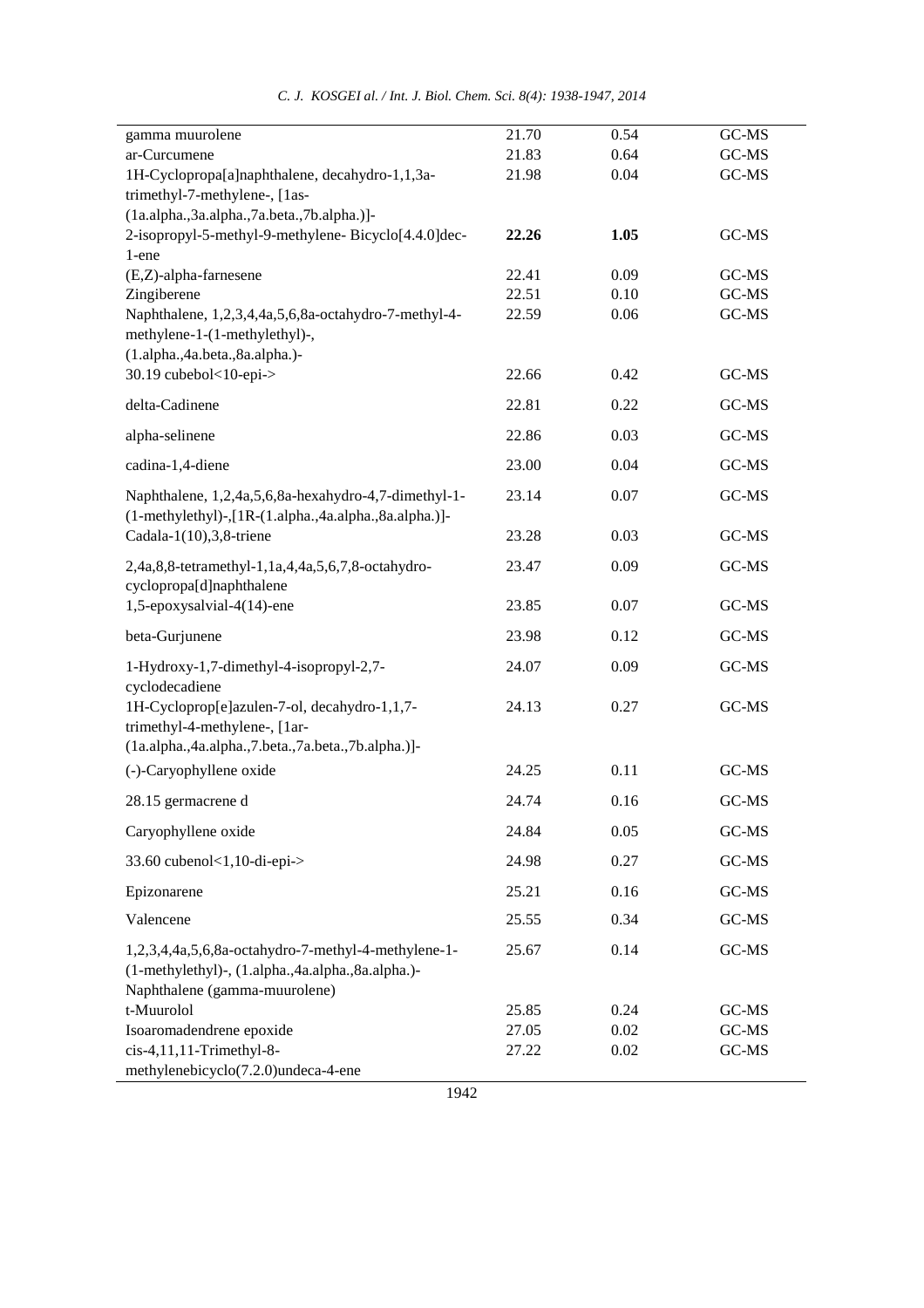| 40.52 Cadinene<14-hydroxy-delta->                  | 29.00        | 0.08   | GC-MS               |
|----------------------------------------------------|--------------|--------|---------------------|
| 1-Methylidene-2b-hydroxymethyl-3,3-dimethyl-4a-(3- | 29.11        | 0.04   | $G$ <i>C</i> - $MS$ |
| methylbut-2-enyl)-cyclohexane                      |              |        |                     |
| caryophylla-3,8(13)-dien-5.beta.-ol                | 29.86        | 0.02   | GC-MS               |
| <b>Total</b>                                       | 43           | 56.57% |                     |
| <b>Diterpenes</b>                                  |              |        |                     |
| phytol isomer                                      | 34.91        | 0.04   | GC-MS               |
| n-Eicosane                                         | 44.29        | 0.01   | $G$ <i>C</i> - $MS$ |
| <b>Total</b>                                       | $\mathbf{2}$ | 2.59%  |                     |
| <b>Others</b>                                      |              |        |                     |
| beta-fenchyl alcohol                               | 14.36        | 0.81   | GC-MS               |
| 2-methoxy-3-(2-propenyl)- Phenol                   | 18.69        | 0.16   | GC-MS               |
| Methyleugenol                                      | 19.93        | 0.12   | $G$ <i>C</i> - $MS$ |
| $(1s, 2s, 5R)$ -(+)-4-Isopropenyl-7-methyl-1-      | 27.54        | 0.02   | $G$ <i>C</i> - $MS$ |
| oxaspiro(2,5)octane                                |              |        |                     |
|                                                    | 4            | 5.19%  |                     |
| <b>Total number</b>                                |              |        |                     |

*C. J. KOSGEI al. / Int. J. Biol. Chem. Sci. 8(4): 1938-1947, 2014* 

**Table 2:** Larvicidal activity of essential oil of *L*. *kituiensis* against larvae of *R. appendiculatus*  between 0-48 hrs.

| Concentration                                                | Mean $(\%)$ larval mortality $\pm SD$ at the hrs shown below |                     |                     |                     |
|--------------------------------------------------------------|--------------------------------------------------------------|---------------------|---------------------|---------------------|
| in mg/ml                                                     |                                                              |                     |                     |                     |
|                                                              | 6                                                            | 12                  | 24                  | 48                  |
| 1.50                                                         | $0.00 \pm 0.00$                                              | 0.0010              | $0.00 \pm 0.00$     | $0.00\pm0.00$       |
| 2.00                                                         | $1.67 \pm 2.87$                                              | $1.67 \pm 2.87$     | $1.67 \pm 2.87$     | $1.67 \pm 2.87$     |
| 2.20                                                         | $3.33 \pm 2.87$                                              | $3.33 \pm 2.87$     | $3.33 \pm 2.87$     | $3.33 \pm 2.87$     |
| 2.50                                                         | $11.67 \pm 2.87$                                             | $11.67 \pm 2.87$    | $11.67 \pm 2.87$    | $13.33 \pm 2.87$    |
| 2.80                                                         | $20 \pm 5.00$                                                | $20 \pm 5.00$       | $23.33 \pm 5.77$    | $28.33 \pm 2.87$    |
| 3.00                                                         | $35 + 5.00$                                                  | 38.33±5.77          | $41.67 \pm 5.00$    | $46.7 \pm 2.87$     |
| 3.30                                                         | $43.33 \pm 7.64$                                             | $50 \pm 5.00$       | $51.67 \pm 7.64$    | $56.6 \pm 7.640$    |
| 3.45                                                         | $51.67 \pm 7.64$                                             | $56.67 \pm 7.64$    | $61.67 \pm 2.87$    | $65 \pm 5.00$       |
| 3.65                                                         | $60+2.87$                                                    | $66.67 \pm 2.87$    | $70 + 5.00$         | $75 + 5.00$         |
| 3.70                                                         | $73.3 \pm 2.87$                                              | $75 + 5.00$         | $78.33 \pm 5.00$    | $83.33 \pm 2.87$    |
| 3.85                                                         | $81.7 \pm 5.77$                                              | $85 + 5.00$         | $88.33 \pm 5.77$    | $91.7 \pm 7.64$     |
| 4.00                                                         | 90±5.00                                                      | $96.67 \pm 2.87$    | $100 \pm 0.00$      | $100 \pm 0.00$      |
| 4.20                                                         | $98.33 \pm 2.87$                                             | $100 \pm 0.00$      | $100 \pm 0.00$      | $100 \pm 0.00$      |
| 4.50                                                         | $100 \pm 0.00$                                               | $100 \pm 0.00$      | $100 \pm 0.00$      | $100 \pm 0.00$      |
| LC<br>50                                                     | $3.26(3.14 - 3.38)$                                          | $3.21(3.08-3.32)$   | $3.15(3.03 - 3.26)$ | $3.09(2.97 - 3.20)$ |
| LC<br>90                                                     | $4.15(3.95 - 4.45)$                                          | $4.03(3.85 - 4.30)$ | $3.94(3.77-4.19)$   | $3.86(3.69 - 4.09)$ |
| Amitraz ® (0.2%                                              | $0.00 \pm 0.00$                                              | $56.67 \pm 11.55$   | $90.00 \pm 10$      | $100 \pm 0.00$      |
| $v/v)^P$                                                     | $0.00{\pm}0.00$                                              | 0.000               | 0.0010              | $0.00 \pm 0.00$     |
| $DMSO + distilled$                                           |                                                              |                     |                     |                     |
| $H_2O^Q$                                                     |                                                              |                     |                     |                     |
| <sup>P</sup> Positive control; <sup>Q</sup> Negative control |                                                              |                     |                     |                     |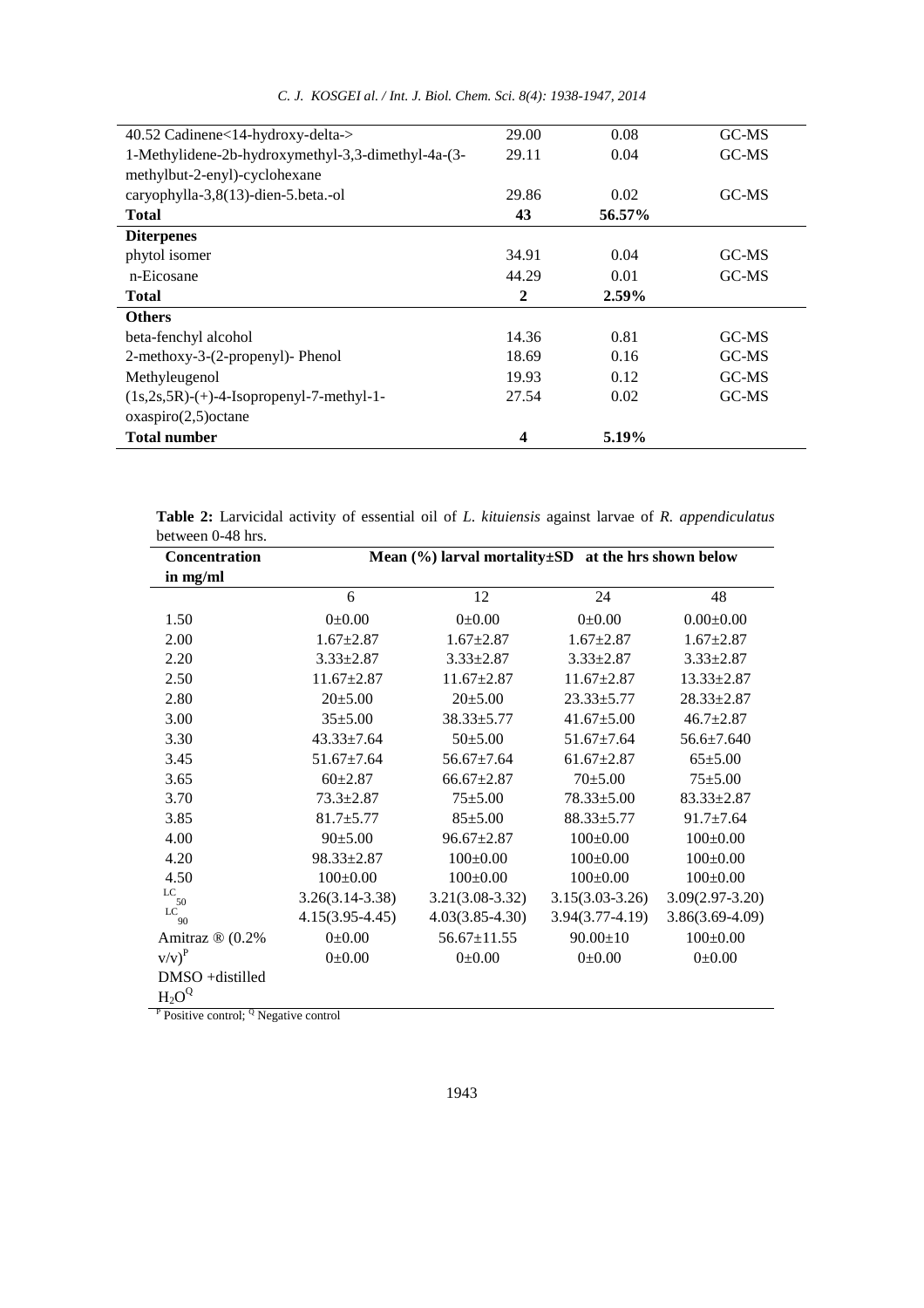#### **DISCUSSION**

GC-MS analysis of essential oil of *L. kituiensis* showed sesquiterpenes being dominant. The domination of sesquiterpenes in the present study compared with previous acaricidal studies on *Drimysbrasiliensis* essential oil, which contained predominantly sesquiterpenes (66%), and it caused 100% mortality on the larvae of *Rhipicephalus microplus*, at concentrations of 2.5%, 1.25% and 0.625% (Ribeiroet al., 2008).GC-MS analysis of *L. kituiensis* oil in Tanzania showed variation with current study with camphor having 36.5% and 4-thujanol having 18.5% (Chogo and Crank, 1982). This could be because of essential oils of the same *Lippia* species growing in different geographical areas have been found to vary significantly in composition because of climatic conditions, large genetic diversity within the species and stable genetic traits of individual plants (Catalan and de Lampasona, 2002).

The oil showed larvicidal activity against *R. appendiculatus*. The activity of the oil against the larvae could be attributed to synergistic action of major components present in the oil whose acaricidal bioefficacy have been ascertained (Park et al., 2008). However, minor components present in the oil may also have contributed to the biological activity of the oil (Iacobellis et al., 2005).

Among the major compounds present in that oil acaricidal activity include alpha pinene, camphor, germacrene D, and 4 terpeniol. Oil of *Laurus novocanariensis* leaf has been identified to be dominated by alpha pinene (10.4%) and its acaricidal activity of 100% against *Psoroptes cuniculi* mites at concentrations of 10% and 5% after 24 hrs was attributed to the presence of this compound (Macchioniet al.,2006). Other studies have shown alpha pinene rich plant *Eucalyptus globulus* (9.93%), and dl-limonene rich plant *Eucalyptus staigeriana* have been reported to cause 100% mortality on gravid female ticks at concentrations of 15% and 12.5%, respectively in five different concentrations (Chagas et al., 2002). Camphor

(56.07%) has been identified as a chief essential oil component of *Ocimum kilim* and *scharicum*, responsible for wide range of therapeutic importance such as antimicrobial, antispasmodic, bactericide, carminative, hepato-protective, antiviral and larvicidal properties (Runyoro et al., 2010). Commercial camphor and terpinen-4-ol were found to be 7 to 48 times more active against both male and female *A. obtectus* adults' mite than the less active monoterpenes tested (Papachristos et al., 2004). Germacrene-D, has been reported to be an effective arthopod repellent (Bruce et al., 2005).

From the results of the bioassay, there was no significant difference in activity between 6, 12, 24 and 48 hrs with  $P = 0.97$  at 95% significant difference. This explained the fact that essential oil components are volatile compounds that are prone to rapid aerial oxidation and chemical re-arrangement thus lost activity quickly. Therefore, further increase in time could not increase larval mortality (Birkettet al., 2008). The oil of *L. kituiensis* caused 100% mortality at a concentration of 4.5mg/ml within the first 6 hrs while the positive control amitraz  $(0.2\%$  v/v) reported the same % mortality at 48 hrs. The difference in activity between the oil extract and the positive control could be due to difference in concentration of the active ingredients present in both. This is because we could not isolate the active ingredient in the oil and quantify its concentration. Further studies should thus be done to isolate individual oil components, determine effects of each component on the tick larvae and quantify concentration of the active compound.

Due to various components present in the essential oils, the exact mode of action of these oils is not well proven. Because of their volatility, they could have been inhaled easily through the respiratory tract and lungs of the larvae which were then distributed in the bloodstream to various target sites (Adorjan and Buchbauer, 2010). Since essential oil are fat soluble, they might have permeated the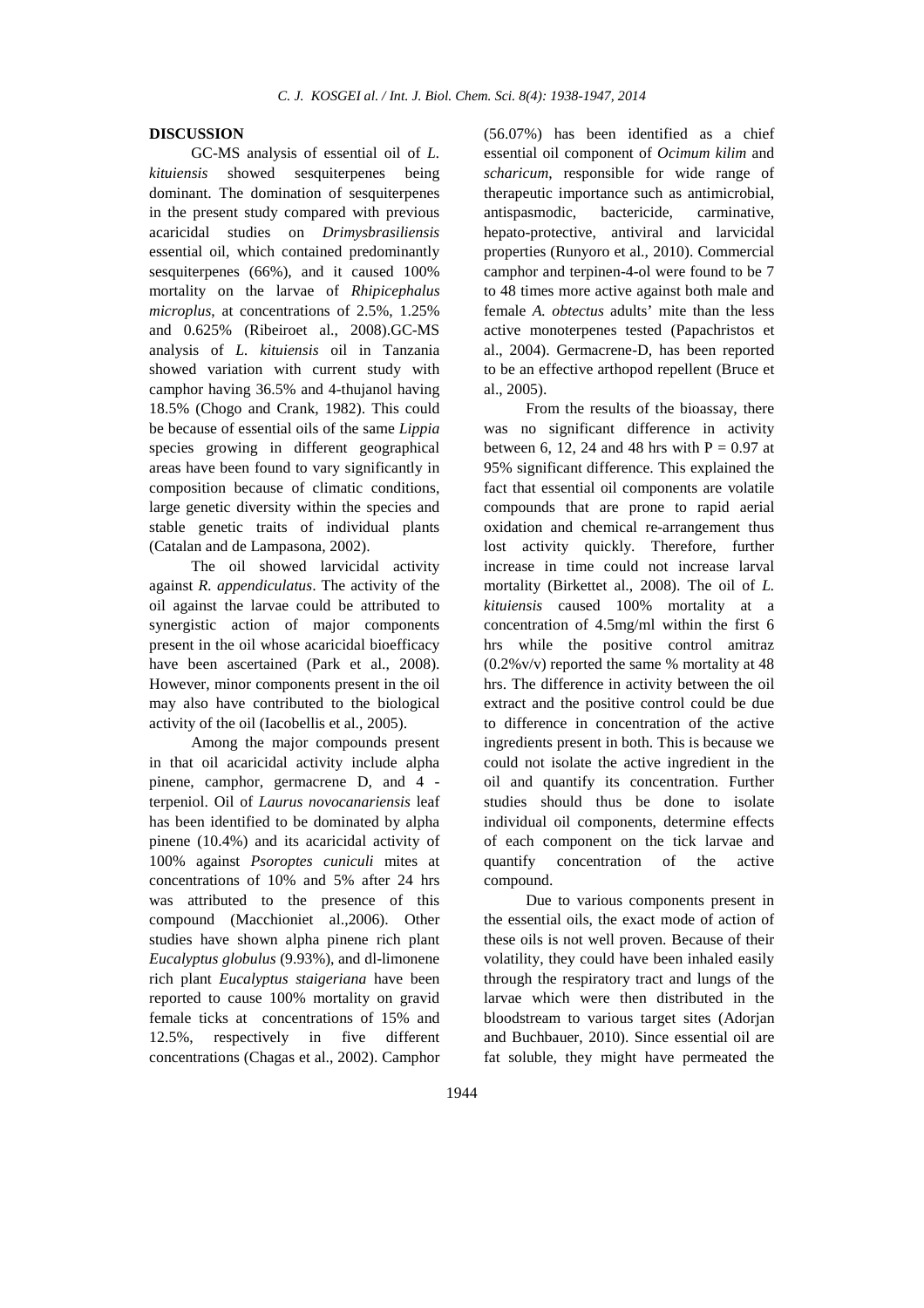membranes of the skin before being captured by the micro-circulation and drained into the systemic circulation. Thus reaching all targets organs too long (Mosset al., 2003). Based on the poisoning symptoms observed on the larvae, there were convulsion and tremors followed by paralysis (knockdown) immediately the oil extract were exposed to larvae, followed by 100% mortality occurring within the first 30 mins at the highest concentration (4.5 mg/ml). The same behavior was observed in the positive control although convulsion and tremors persisted for a longer duration of more than 6 hrs before being knock down and 56.67 % of the larvae dying at 12 hrs.

 The paralytic effect of the oil could be due to synergestic action of alpha pinene and camphor on the nervous system, since both have been reported to have antiacetylcholinesterase activity (Picolloet al., 2008). Paralytic effects of amitraz® were due to blockage of octopamine receptors, which leads to paralysis and death of the larvae (Chenaet al., 2007).

#### **Conclusion**

Results of this study indicate that essential oils obtained from *L. kituiensis* plant have acaricidal properties and could be used to control larvae of *R. appendiculaus* and related ticks.

# **ACKNOWLEDGEMENTS**

The authors are grateful to Egerton University for availing their research laboratories for conducting the research. They are also grateful to Technical Institute of Berlin, Germany for conducting the GC-MS analysis of the oil. The authors are also thankful to Richard Ochieng for helping in the rearing of *R. appendiculatus* larvae.

## **REFERENCES**

Abad JM, Bedoya LM, Apaza L, Bermejo P. 2012. The *Artemisia* L. Genus: *A Review of Bioactive Essential Oils*. *J. Molecules,*  **17**: 2542-2566.

- Adams RP. 2007. *Identification of Essential Oil Components by Gas Chromatography/Mass Spectrometry* (4th edn). Allured publishing corporation: Carol Stream. Illinois. USA
- Adorjan B, Buchbauer G. 2010. Biological properties of essential oils: an updated review. *Flavour Frag J*., **25**: 407-426.
- Akhtar Y, Isman MB. 2004. Comparative growth inhibitory and antifeedant effects of plant extracts and pure allelochemicals on four phytophagous insect species. *J Appl Entomol.,* **128**: 32–38.
- Annan K, Dickson R, Mensah A, Fleischer TC. 2009. Acaricidal Effect of *Plumbago zeylanica* L. Against *Amblyoma variegatum. Phcog J.,* **1**: 190-194.
- Arthur H, Joubert E, De Beer D, Malherbe CJ, Witthuhn RC. 2011. Phenylethanoid glycosides as major antioxidants in *Lippia multiflora* herbal infusion and their stability during steam pasteurization of plant material*. Food Chem.,* **127**: 581– 588.
- Bailey KP. 1960. Note on the rearing of *Rhipicephalus appendiculatus* and their infection with *Theileria parva* for experimental transmission. *Bull Epizoot Dis Afr.,* **8**: 33-43.
- Birkett MAA, Abassi S, Kröber T, Chamberlain K, Hooper AM, Guerin PM, Pettersson J, Pickett AJ, Slade R, Wadham LJ. 2008. Antiectoparasitic activity of the gum resin, gum haggar, from the East African plant, *Commiphora holtziana*. *Phytochemistry.,* **69**: 1710- 1715.
- Bruce TJA, Brikett MA, Blande J, Prosser L, Smart LE, Wadhame LJ. 2005. Response of economically important aphids to components of Hemizygia petiolata essential oil. Pest *Manag Sci.,* **61**: 1115- 1121.
- Catalan CAN, lampasona MEP. 2002. The chemistry of the genus *Lippia*  (*Verbenaceae*). In *Oregano: The genera Origanum and Lippia*  $(1<sup>st</sup> edn)$ , Kintzios SE (ed). Taylor and Francis: London.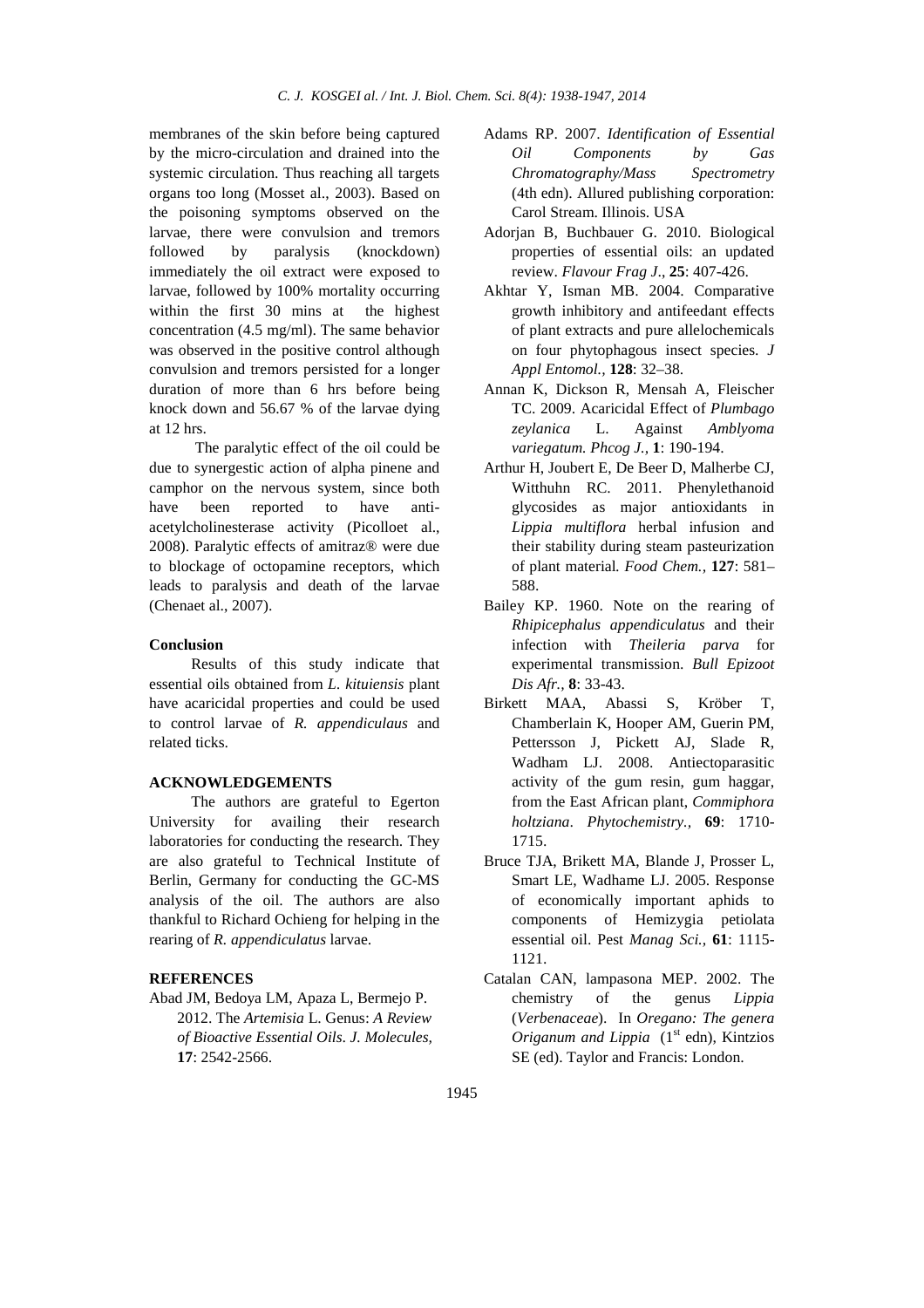- Chagas ACS, Passos WM, Prates HT, Leite RC, Furlong J, Fortes ICP. 2002. Acaricide effect of Eucalyptus spp essential oils and concentrated emulsion on *Boophilus microplus*, *Braz. J. Vet. Res. Anim. Sci.,* **39**: 247–253.
- Chena AC, Heb H, Davey R B. 2007. Mutations in a putative octopamine receptor gene in amitraz-resistant cattle ticks. *Vet Parasitol.,* **148**: 379–383.
- Chiasson H, Bostanian NJ, Vincent C. 2004. Acaricidal properties of a Chenopodiumbased botanical. *J. Econ. Ent.,* **97**: 1373– 1377.
- Chogo J, Crank G. 1982. Essential Oil and Leaf Constituents of *Lippia ukambensis* From Tanzania. *J. Nat. Prod*., **45**:186– 188.
- Coskun S, Girisgin O, Kürkcüoglu M, Malyer H, Girisgin AO, Kırımer N, Baser KH. 2008. Acaricidal efficacy of *Origanum onites* L. essential oil against *Rhipicephalus turanicus (Ixodidae). Parasitol Research.,* **103**: 259-261.
- Habeeb SM. 2010. Ethno-veterinary and medical knowledge of plant extracts and its methods of application (Traditional and Modern) for tick control. *World Appl. Sci. J.,* **11**: 1047-1054.
- Iacobellis NS, Lo Cantore P, Capasso F, Senatore F. 2005. Antibacterial activity of *Cuminum cyminum* and *Carum carvi* essential oils. *J. Agric. Food Chem.,* **53**: 57–61.
- Jigam AA, Akanya HO, Ogbadoyi EO, Dauda BEN, Egwim CE. 2009. In vivo antiplasmodial, analgesic and antiinflammatory activities of the leaf extract of *Lippia multiflora* mold. *J. Med. Plants Res.,* **3**: 148-154.
- Macchioni F, Perrucci S, Cioni P, Morelli I, Castilho P, Portugal F, Cecchi F.2006. Composition and Acaricidal Activity of *Laurus novocanariensis* and *Laurus nobilis* essential Oils against *Psoroptes cuniculi*. *J. Essent. Oil Res.,* **18**: 111-114.
- Magano RS, Nchu F, Eloff JN. 2011. In vitro investigation of the repellent effects of

the essential oil of *Lippia javanica* on adults of *Hyalomma marginatum rufipes*. *Afr. J. Biotechnol.,* **10**: 8970-8975.

- Martinez-Velazquez M, Rosario-Cruz R, Castillo-Herrera G, Flores-Fernandez JM, Alvarez AH, Lugo-Cervantes E. 2011. Acaricidal effect of essential oils from *Lippia graveolens* (Lamiales: *Verbenaceae*), *Rosmarinus officinalis* (Lamiales: *Lamiaceae*), and *Allium sativum* (Liliales: *Liliaceae*) against *Rhipicephalus (Boophilus) microplus* (Acari: *Ixodidae*). *J. Med. Entomol*., **48**: 822-827.
- Moss M, Cook J, Wesnes K, Duckett P. 2003. Aromas of rosemary and lavender essential oils differentially affect cognition and mood in healthy adults. *Int. J. Neurosci*., **113**: 15-38.
- Mwangi JW, Addae-Mensah I, Muriuki G, Munavu R., Lwande W, Hassanali A. 1992. Essential Oils of *Lippia* Species in Kenya. IV: Maize Weevil (*Sitophilus zeamais*) Repellancy and Larvicidal Activity. *Pharm. Biol.,* **30**: 9-16.
- Olwoch JM, Reyers B, Engelbrecht FA, Erasmus BFN. 2008. Climate change and the tick-borne disease, Theileriosis (East Coast fever) in sub-Saharan Africa. *J Arid Environ*., **72**: 108–120.
- Pamo ET, Tendonkeng F, Kana JR, Payne VK, Boukila B, Lemoufouet J, Miegoue E, Nanda AS. 2005. A study of the acaricidal properties of an essential oil extracted from the leaves of *Ageratum houstonianum*. *Vet. Parasitol*., **128**: 319- 323
- Pamo TE, Tendonkeng F, Kana JR, Tenekeu G, Tapondjou LA, Payne K. 2004. The acaricidal effect of the essential oil of *Ageratum houstonianum* Mill. Flowers on ticks (*Rhipicephalus lunulatus*) in Cameroon. *S. Afr. J. Anim Sci.,* **34**: 244– 247.
- Papachristos DP, Karamanoli KI, Stamopoulos DC, Menkissoglu-Spiroudi U. 2004. The relationship between the chemical composition of three essential oils and their insecticidal activity against *Acanthoscelidesobtectus*. *Pest. Manag. Sci.,* **60**: 514–520.
- Papachristos DP, Stamopoulos DC. 2004. Fumigant toxicity of three essential oils